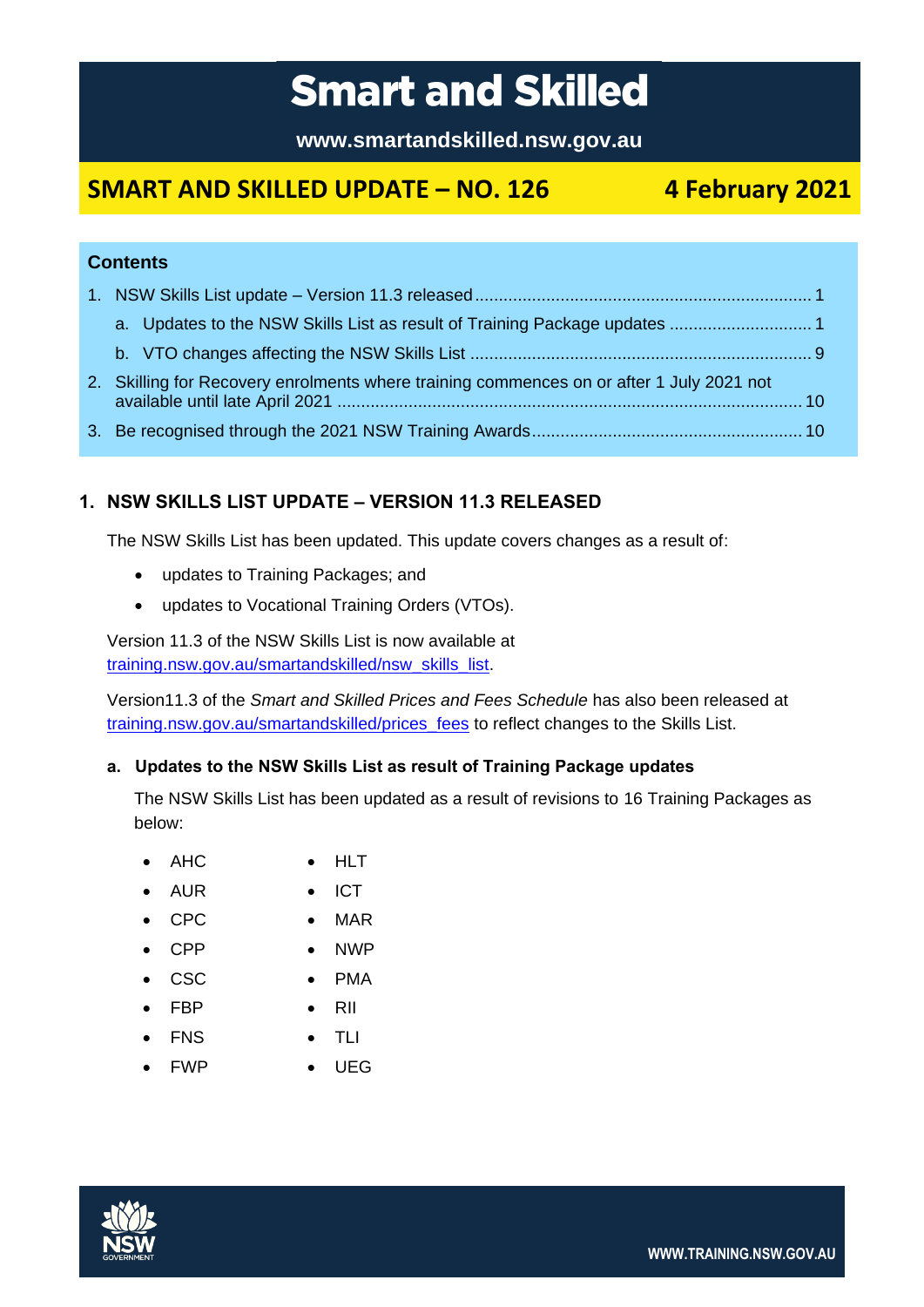#### **i. Equivalent superseding qualifications on the Skills List**

**Table 1** lists the superseding qualifications that are **equivalent to** their superseded version.

Please note that equivalent qualifications are updated automatically in your Approved Qualification Activity Schedules (AQAS) when the Training Package is updated and can be delivered under Smart and Skilled when this automatic update occurs.

| Equivalent superseding qualifications on the NSW Skills List |                                                                              |                        |                                                                              |
|--------------------------------------------------------------|------------------------------------------------------------------------------|------------------------|------------------------------------------------------------------------------|
| <b>Previous</b><br>code                                      | <b>Previous title</b>                                                        | <b>Current</b><br>code | <b>Replacement title</b>                                                     |
| AHC21016                                                     | Certificate II in Conservation and<br><b>Land Management</b>                 | AHC21020               | Certificate II in Conservation and<br>Ecosystem Management                   |
| AHC40316                                                     | Certificate IV in Production<br>Horticulture                                 | AHC40320               | Certificate IV in Production<br>Horticulture                                 |
| AHC50316                                                     | Diploma of Production Horticulture                                           | AHC50320               | Diploma of Production Horticulture                                           |
| AHC50816                                                     | Diploma of Production Nursery<br>Management                                  | AHC50820               | Diploma of Nursery Management                                                |
| AHC51116                                                     | Diploma of Conservation and Land<br>Management                               | AHC51120               | Diploma of Conservation and<br>Ecosystem Management                          |
| AUR20218                                                     | Certificate II in Automotive Air<br><b>Conditioning Technology</b>           | AUR20220               | Certificate II in Automotive Air<br><b>Conditioning Technology</b>           |
| AUR20416                                                     | Certificate II in Automotive<br><b>Electrical Technology</b>                 | AUR20420               | Certificate II in Automotive<br><b>Electrical Technology</b>                 |
| AUR20516                                                     | Certificate II in Automotive<br><b>Servicing Technology</b>                  | AUR20520               | Certificate II in Automotive<br><b>Servicing Technology</b>                  |
| AUR20816                                                     | Certificate II in Outdoor Power<br><b>Equipment Technology</b>               | AUR20820               | Certificate II in Outdoor Power<br><b>Equipment Technology</b>               |
| AUR20916                                                     | Certificate II in Automotive Body<br>Repair Technology                       | AUR20920               | Certificate II in Automotive Body<br>Repair Technology                       |
| AUR21016                                                     | Certificate II in Motor Sport<br>Technology                                  | AUR21020               | Certificate II in Motor Sport<br>Technology                                  |
| AUR21116                                                     | Certificate II in Automotive Sales                                           | AUR21120               | Certificate II in Automotive Sales                                           |
| AUR21516                                                     | Certificate II in Automotive<br><b>Cylinder Head Reconditioning</b>          | AUR21520               | Certificate II in Automotive<br><b>Cylinder Head Reconditioning</b>          |
| AUR21816                                                     | Certificate II in Automotive<br>Steering and Suspension System<br>Technology | AUR21820               | Certificate II in Automotive<br>Steering and Suspension System<br>Technology |
| AUR21916                                                     | Certificate II in Automotive Tyre<br><b>Servicing Technology</b>             | AUR21920               | Certificate II in Automotive Tyre<br><b>Servicing Technology</b>             |
| AUR30216                                                     | Certificate III in Bicycle Workshop<br>Operations                            | AUR30220               | Certificate III in Bicycle Workshop<br>Operations                            |
| AUR30416                                                     | Certificate III in Agricultural<br>Mechanical Technology                     | AUR30420               | Certificate III in Agricultural<br><b>Mechanical Technology</b>              |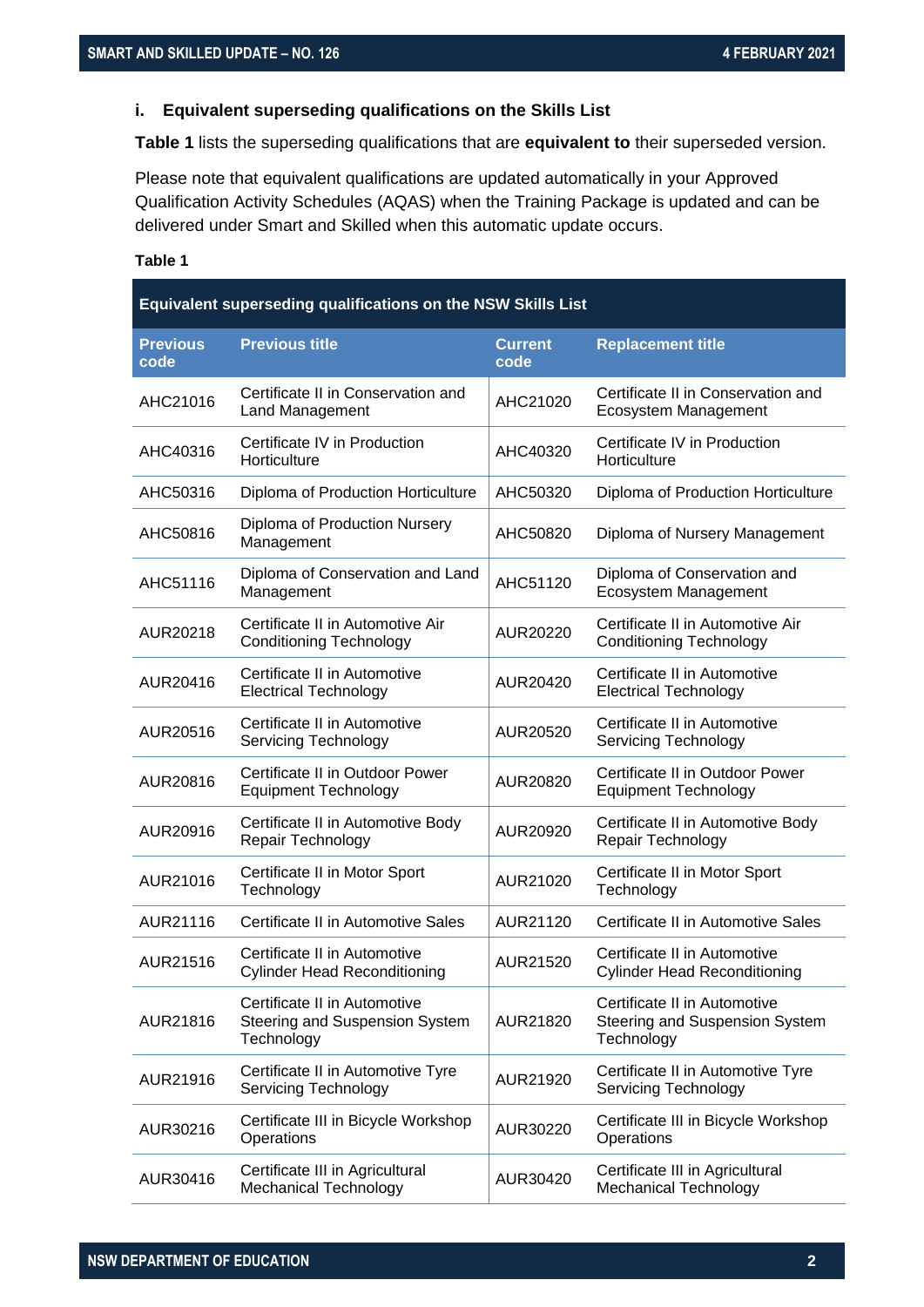| Equivalent superseding qualifications on the NSW Skills List |                                                                        |                        |                                                                      |
|--------------------------------------------------------------|------------------------------------------------------------------------|------------------------|----------------------------------------------------------------------|
| <b>Previous</b><br>code                                      | <b>Previous title</b>                                                  | <b>Current</b><br>code | <b>Replacement title</b>                                             |
| AUR30616                                                     | Certificate III in Light Vehicle<br><b>Mechanical Technology</b>       | AUR30620               | Certificate III in Light Vehicle<br><b>Mechanical Technology</b>     |
| AUR30916                                                     | Certificate III in Motor Sport<br>Technology                           | AUR30920               | Certificate III in Motor Sport<br>Technology                         |
| AUR31016                                                     | Certificate III in Automotive Sales                                    | AUR31020               | Certificate III in Automotive Sales                                  |
| AUR31116                                                     | Certificate III in Heavy Commercial<br>Vehicle Mechanical Technology   | AUR31120               | Certificate III in Heavy Commercial<br>Vehicle Mechanical Technology |
| AUR31416                                                     | Certificate III in Automotive Diesel<br>Fuel Technology                | AUR31420               | Certificate III in Automotive Diesel<br>Fuel Technology              |
| AUR31516                                                     | Certificate III in Automotive Diesel<br>Engine Technology              | AUR31520               | Certificate III in Automotive Diesel<br>Engine Technology            |
| AUR31816                                                     | Certificate III in Heavy Commercial<br><b>Trailer Technology</b>       | AUR31820               | Certificate III in Heavy Commercial<br><b>Trailer Technology</b>     |
| AUR32116                                                     | Certificate III in Automotive Body<br>Repair Technology                | AUR32120               | Certificate III in Automotive Body<br>Repair Technology              |
| AUR32216                                                     | Certificate III in Automotive<br><b>Glazing Technology</b>             | AUR32220               | Certificate III in Automotive<br><b>Glazing Technology</b>           |
| AUR32316                                                     | Certificate III in Automotive and<br><b>Marine Trimming Technology</b> | AUR32320               | Certificate III in Automotive and<br>Marine Trimming Technology      |
| AUR40718                                                     | Certificate IV in Automotive Body<br>Repair Technology                 | AUR40720               | Certificate IV in Automotive Body<br>Repair Technology               |
| CPC20112                                                     | Certificate II in Construction                                         | CPC20120               | Certificate II in Construction                                       |
| CPC20211                                                     | Certificate II in Construction<br>Pathways                             | CPC20220               | Certificate II in Construction<br>Pathways                           |
| CPC20712                                                     | Certificate II in Drainage                                             | CPC20720               | Certificate II in Drainage                                           |
| CPC30116                                                     | Certificate III in Shopfitting                                         | CPC30120               | Certificate III in Shopfitting                                       |
| CPC30318                                                     | Certificate III in Concreting                                          | CPC30320               | Certificate III in Concreting                                        |
| CPC30413                                                     | Certificate III in Demolition                                          | CPC30420               | Certificate III in Demolition                                        |
| CPC30611                                                     | Certificate III in Painting and<br>Decorating                          | CPC30620               | Certificate III in Painting and<br>Decorating                        |
| CPC30711                                                     | Certificate III in Rigging                                             | CPC30720               | Certificate III in Rigging                                           |
| CPC30812                                                     | Certificate III in Roof Tiling                                         | CPC30820               | Certificate III in Roof Tiling                                       |
| CPC30911                                                     | Certificate III in Scaffolding                                         | CPC30920               | Certificate III in Scaffolding                                       |
| CPC31011                                                     | Certificate III in Solid Plastering                                    | CPC31020               | Certificate III in Solid Plastering                                  |
| CPC31111                                                     | Certificate III in Steelfixing                                         | CPC31120               | Certificate III in Steelfixing                                       |
| CPC31211                                                     | Certificate III in Wall and Ceiling<br>Lining                          | CPC31220               | Certificate III in Wall and Ceiling<br>Lining                        |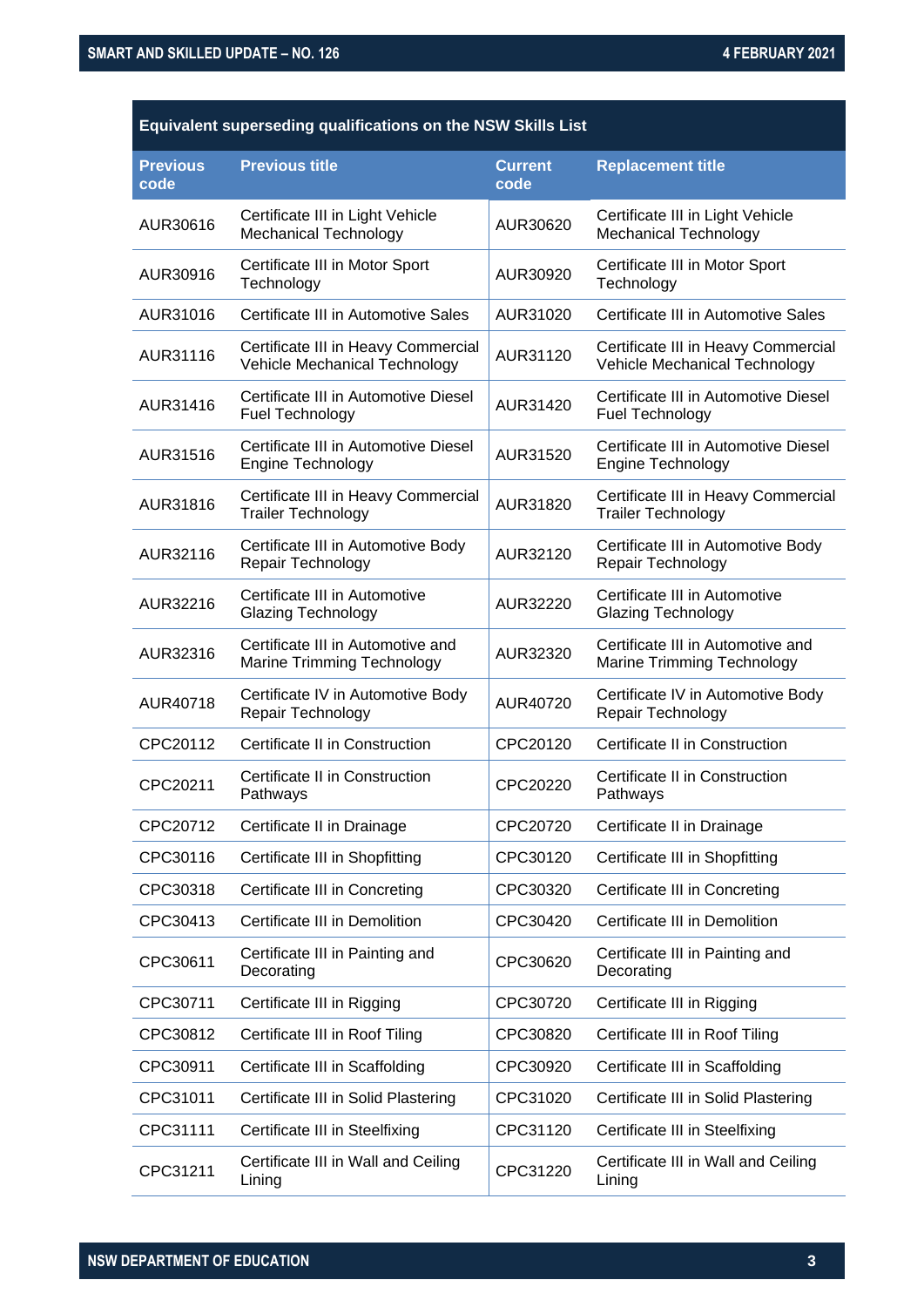### **Equivalent superseding qualifications on the NSW Skills List**

| <b>Previous</b><br>code | <b>Previous title</b>                                                   | <b>Current</b><br>code | <b>Replacement title</b>                                                |
|-------------------------|-------------------------------------------------------------------------|------------------------|-------------------------------------------------------------------------|
| CPC31311                | Certificate III in Wall and Floor<br>Tiling                             | CPC31320               | Certificate III in Wall and Floor<br>Tiling                             |
| CPC31411                | Certificate III in Construction<br>Waterproofing                        | CPC31420               | Certificate III in Construction<br>Waterproofing                        |
| CPC32313                | Certificate III in Stonemasonry<br>(Monumental/Installation)            | CPC32320               | Certificate III in Stonemasonry<br>(Monumental/Installation)            |
| CPC32612                | Certificate III in Roof Plumbing                                        | CPC32620               | Certificate III in Roof Plumbing                                        |
| CPC32713                | Certificate III in Gas Fitting                                          | CPC32720               | Certificate III in Gas Fitting                                          |
| CPC32813                | Certificate III in Fire Protection                                      | CPC32820               | Certificate III in Fire Protection                                      |
| CPC32912                | Certificate III in Construction Crane<br>Operations                     | CPC32920               | Certificate III in Construction Crane<br>Operations                     |
| CPC30111                | Certificate III in<br>Bricklaying/Blocklaying                           | CPC33020               | Certificate III in<br>Bricklaying/Blocklaying                           |
| CPC40110                | Certificate IV in Building and<br>Construction (Building)               | CPC40120               | Certificate IV in Building and<br>Construction                          |
| CPC41013                | Certificate IV in Demolition                                            | CPC41020               | Certificate IV in Demolition                                            |
| CPC50210                | Diploma of Building and<br>Construction (Building)                      | CPC50220               | Diploma of Building and<br>Construction (Building)                      |
| CPC50612                | Diploma of Hydraulic Services<br>Design                                 | CPC50620               | Diploma of Hydraulic Services<br>Design                                 |
| CPC60115                | Advanced Diploma of Building<br>Surveying                               | CPC60121               | <b>Advanced Diploma of Building</b><br>Surveying                        |
| CPC60212                | Advanced Diploma of Building and<br>Construction (Management)           | CPC60220               | Advanced Diploma of Building and<br>Construction (Management)           |
| CPP30216                | Certificate III in Surveying and<br><b>Spatial Information Services</b> | CPP30221               | Certificate III in Surveying and<br><b>Spatial Information Services</b> |
| CPP50116                | Diploma of Surveying                                                    | CPP50121               | Diploma of Surveying                                                    |
| CPP50216                | Diploma of Spatial Information<br><b>Services</b>                       | CPP50221               | Diploma of Spatial Information<br><b>Services</b>                       |
| CSC30119                | Certificate III in Correctional<br>Practice                             | CSC30120               | Certificate III in Correctional<br>Practice                             |
| CSC40115                | Certificate IV in Correctional<br>Practice                              | CSC40120               | Certificate IV in Correctional<br>Practice                              |
| FBP30818                | Certificate III in Pharmaceutical<br>Manufacturing                      | FBP30821               | Certificate III in Pharmaceutical<br>Manufacturing                      |
| MAR50220                | Diploma of Maritime Operations                                          | MAR50320               | Diploma of Maritime Operations                                          |
| PMA30116                | Certificate III in Process Plant<br>Operations                          | PMA30120               | Certificate III in Process Plant<br>Operations                          |
| RII20715                | Certificate II in Civil Construction                                    | RII20720               | Certificate II in Civil Construction                                    |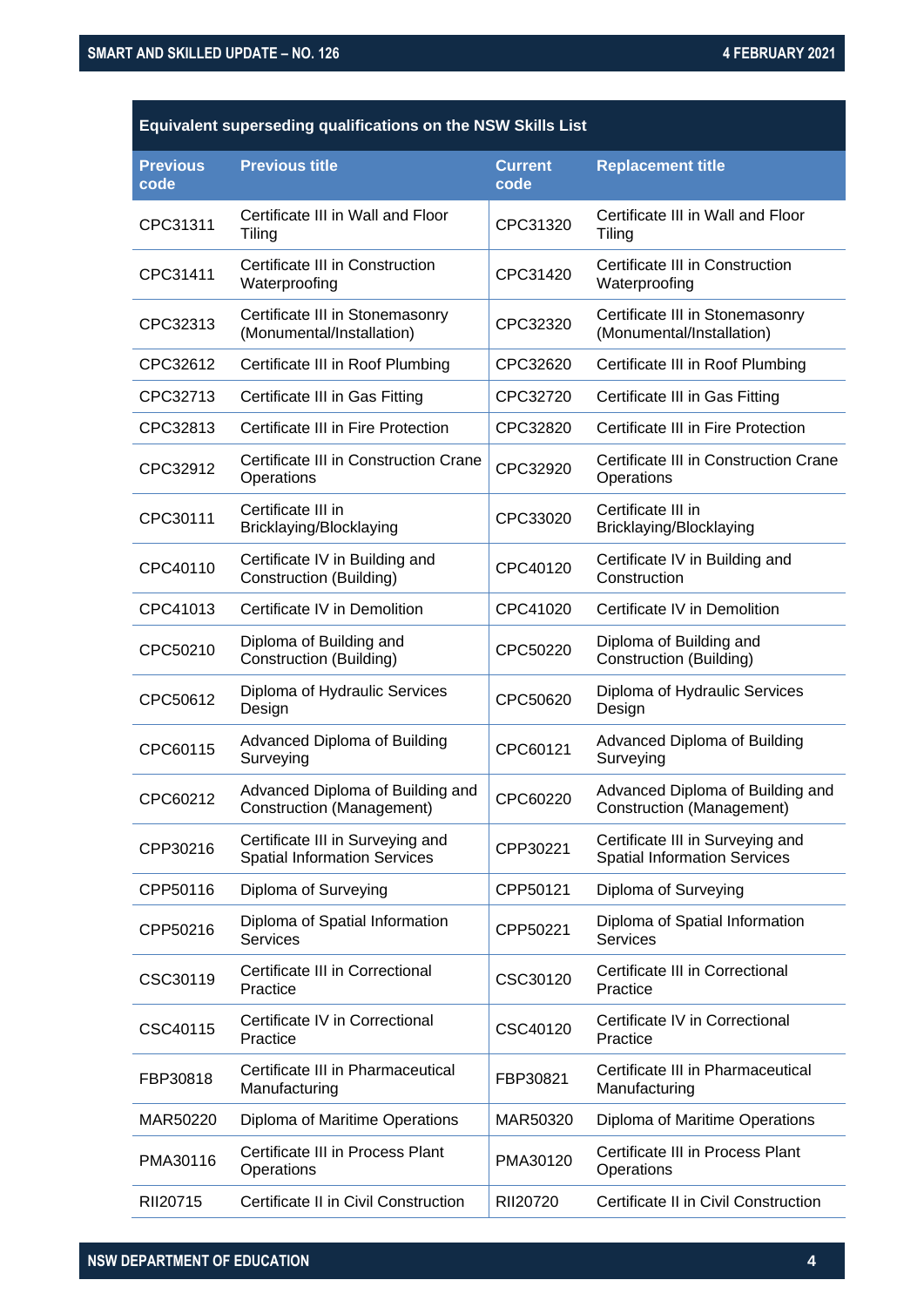| Equivalent superseding qualifications on the NSW Skills List |                                                                          |                        |                                                                          |  |
|--------------------------------------------------------------|--------------------------------------------------------------------------|------------------------|--------------------------------------------------------------------------|--|
| <b>Previous</b><br>code                                      | <b>Previous title</b>                                                    | <b>Current</b><br>code | <b>Replacement title</b>                                                 |  |
| RII30815                                                     | Certificate III in Civil Construction<br><b>Plant Operations</b>         | RII30820               | Certificate III in Civil Construction<br><b>Plant Operations</b>         |  |
| RII30919                                                     | Certificate III in Civil Construction                                    | RII30920               | Certificate III in Civil Construction                                    |  |
| RII31215                                                     | Certificate III in Civil Foundations                                     | RII31220               | Certificate III in Civil Foundations                                     |  |
| RII40815                                                     | Certificate IV in Civil Construction<br>Design                           | RII40820               | Certificate IV in Civil Construction<br>Design                           |  |
| RII50415                                                     | Diploma of Civil Construction<br>Management                              | RII50420               | Diploma of Civil Construction<br>Management                              |  |
| RII50515                                                     | Diploma of Civil Construction<br>Design                                  | RII50520               | Diploma of Civil Construction<br>Design                                  |  |
| RII60515                                                     | Advanced Diploma of Civil<br><b>Construction Design</b>                  | RII60520               | Advanced Diploma of Civil<br><b>Construction Design</b>                  |  |
| RII60615                                                     | Advanced Diploma of Civil<br>Construction                                | RII60620               | Advanced Diploma of Civil<br>Construction                                |  |
| TLI21918                                                     | Certificate II in Track Protection                                       | TLI21920               | Certificate II in Track Protection                                       |  |
| <b>TLI22015</b>                                              | Certificate II in Shunting                                               | <b>TLI23220</b>        | Certificate II in Shunting                                               |  |
| TLI21315                                                     | Certificate II in Rail Infrastructure                                    | <b>TLI27120</b>        | Certificate II in Rail Infrastructure                                    |  |
| TLI30119                                                     | Certificate III in International<br><b>Freight Forwarding (Operator)</b> | TLI31320               | Certificate III in International<br><b>Freight Forwarding (Operator)</b> |  |
| TLI32515                                                     | Certificate III in Rail Infrastructure                                   | TLI37120               | Certificate III in Rail Infrastructure                                   |  |
| <b>UEG20118</b>                                              | Certificate II in Gas Supply<br><b>Industry Operations</b>               | <b>UEG20120</b>        | Certificate II in Gas Supply<br><b>Industry Operations</b>               |  |
| UEG30118                                                     | Certificate III in Gas Supply<br><b>Industry Operations</b>              | UEG30120               | Certificate III in Gas Supply<br><b>Industry Operations</b>              |  |
| <b>UEG40118</b>                                              | Certificate IV in Gas Supply<br><b>Industry Operations</b>               | <b>UEG40220</b>        | Certificate IV in Gas Supply<br><b>Industry Operations</b>               |  |

### **ii. Non-equivalent superseding qualifications on the Skills List**

**Table 2** lists the superseding qualifications that are **not equivalent** to their superseded version.

| Non-equivalent superseding qualifications on the NSW Skills List |                                              |                        |                                              |
|------------------------------------------------------------------|----------------------------------------------|------------------------|----------------------------------------------|
| <b>Previous</b><br>code                                          | <b>Previous title</b>                        | <b>Current</b><br>code | <b>Replacement title</b>                     |
| AHC20316                                                         | Certificate II in Production<br>Horticulture | AHC20320               | Certificate II in Production<br>Horticulture |
| AHC20716                                                         | Certificate II in Production Nursery         | AHC20720               | Certificate II in Nursery Operations         |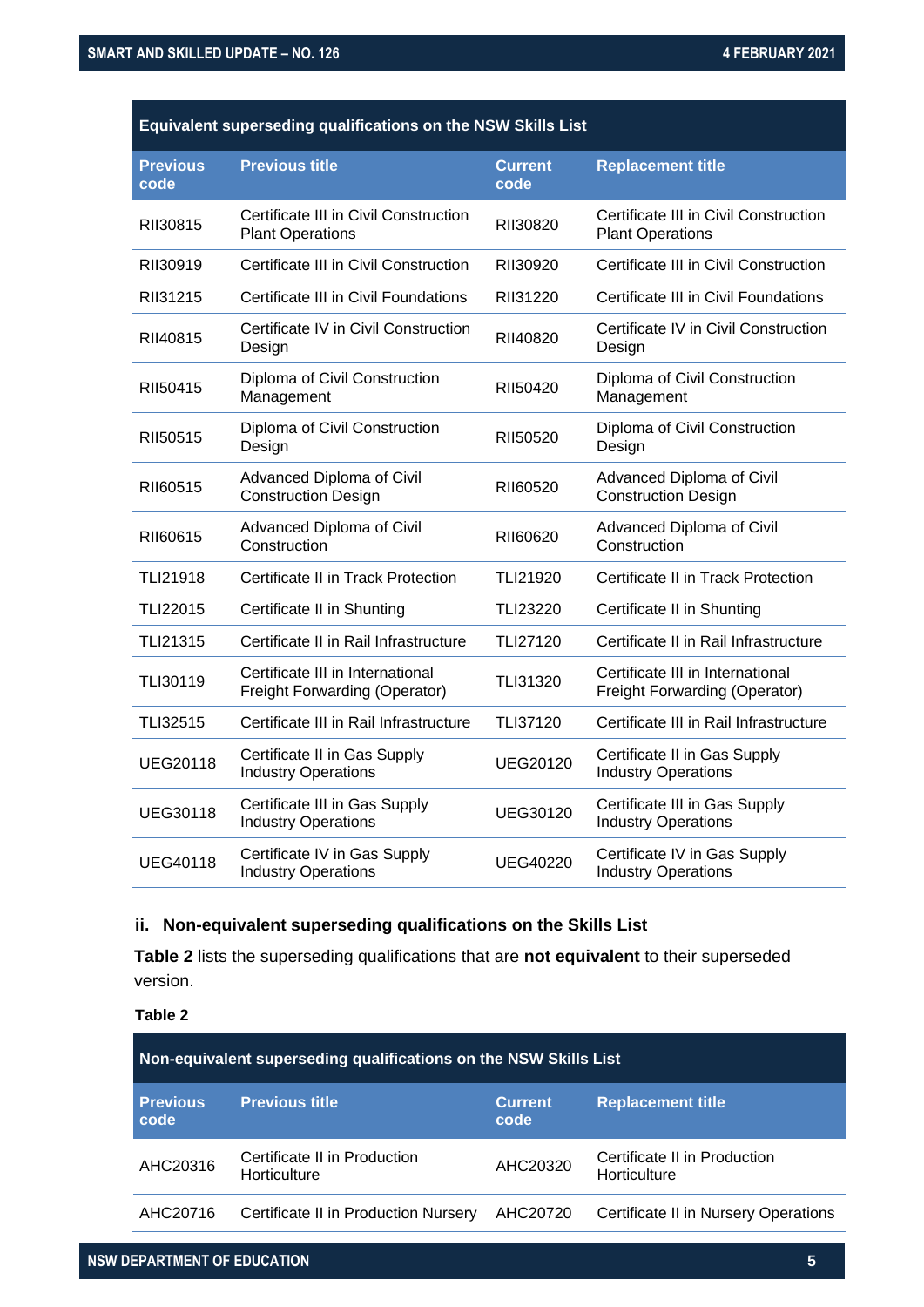| Non-equivalent superseding qualifications on the NSW Skills List |                                                                 |                        |                                                                 |
|------------------------------------------------------------------|-----------------------------------------------------------------|------------------------|-----------------------------------------------------------------|
| <b>Previous</b><br>code                                          | <b>Previous title</b>                                           | <b>Current</b><br>code | <b>Replacement title</b>                                        |
| AHC30616                                                         | Certificate III in Production<br>Horticulture                   | AHC30620               | Certificate III in Production<br>Horticulture                   |
| AHC40616                                                         | Certificate IV in Production<br>Nursery                         | AHC40620               | Certificate IV in Nursery<br>Operations                         |
| AHC40916                                                         | Certificate IV in Conservation and<br>Land Management           | AHC40920               | Certificate IV in Conservation and<br>Ecosystem Management      |
| 22273VIC                                                         | Diploma of Agronomy                                             | AHC51920               | Diploma of Applied Agronomy                                     |
| AUR30316                                                         | Certificate III in Automotive<br><b>Electrical Technology</b>   | AUR30320               | Certificate III in Automotive<br><b>Electrical Technology</b>   |
| AUR30516                                                         | Certificate III in Marine Mechanical<br>Technology              | AUR30520               | Certificate III in Marine Mechanical<br>Technology              |
| AUR30716                                                         | Certificate III in Outdoor Power<br><b>Equipment Technology</b> | AUR30720               | Certificate III in Outdoor Power<br><b>Equipment Technology</b> |
| AUR30816                                                         | Certificate III in Motorcycle<br><b>Mechanical Technology</b>   | AUR30820               | Certificate III in Motorcycle<br>Mechanical Technology          |
| AUR32416                                                         | Certificate III in Automotive<br>Refinishing Technology         | AUR32420               | Certificate III in Automotive<br><b>Refinishing Technology</b>  |
| CPC32413                                                         | Certificate III in Plumbing                                     | CPC32420               | Certificate III in Plumbing                                     |
| CPC40912                                                         | Certificate IV in Plumbing and<br><b>Services</b>               | CPC40920               | Certificate IV in Plumbing and<br><b>Services</b>               |
| CPP40115                                                         | Certificate IV in Building Design<br>Drafting                   | CPP40121               | Certificate IV in Residential<br>Drafting                       |
| CPP50911                                                         | Diploma of Building Design                                      | CPP50921               | Diploma of Building Design                                      |
| <b>FNS40915</b>                                                  | Certificate IV in Superannuation                                | <b>FNS40920</b>        | Certificate IV in Superannuation                                |
| <b>FNS41415</b>                                                  | Certificate IV in General Insurance                             | <b>FNS41420</b>        | Certificate IV in General Insurance                             |
| FWP30616                                                         | Certificate III in Timber<br>Merchandising                      | FWP30620               | Certificate III in Timber Building<br><b>Products Supply</b>    |
| FWP40416                                                         | Certificate IV in Timber Truss and<br>Frame Design              | FWP40420               | Certificate IV in Timber Systems<br>Design                      |
| HLT21015                                                         | Certificate II in Medical Service<br><b>First Response</b>      | HLT21020               | Certificate II in Medical Service<br><b>First Response</b>      |
| ICT50120                                                         | Diploma of Information Technology                               | ICT50220               | Diploma of Information Technology                               |
| ICT60120                                                         | Advanced Diploma of Information<br>Technology                   | ICT60220               | Advanced Diploma of Information<br>Technology                   |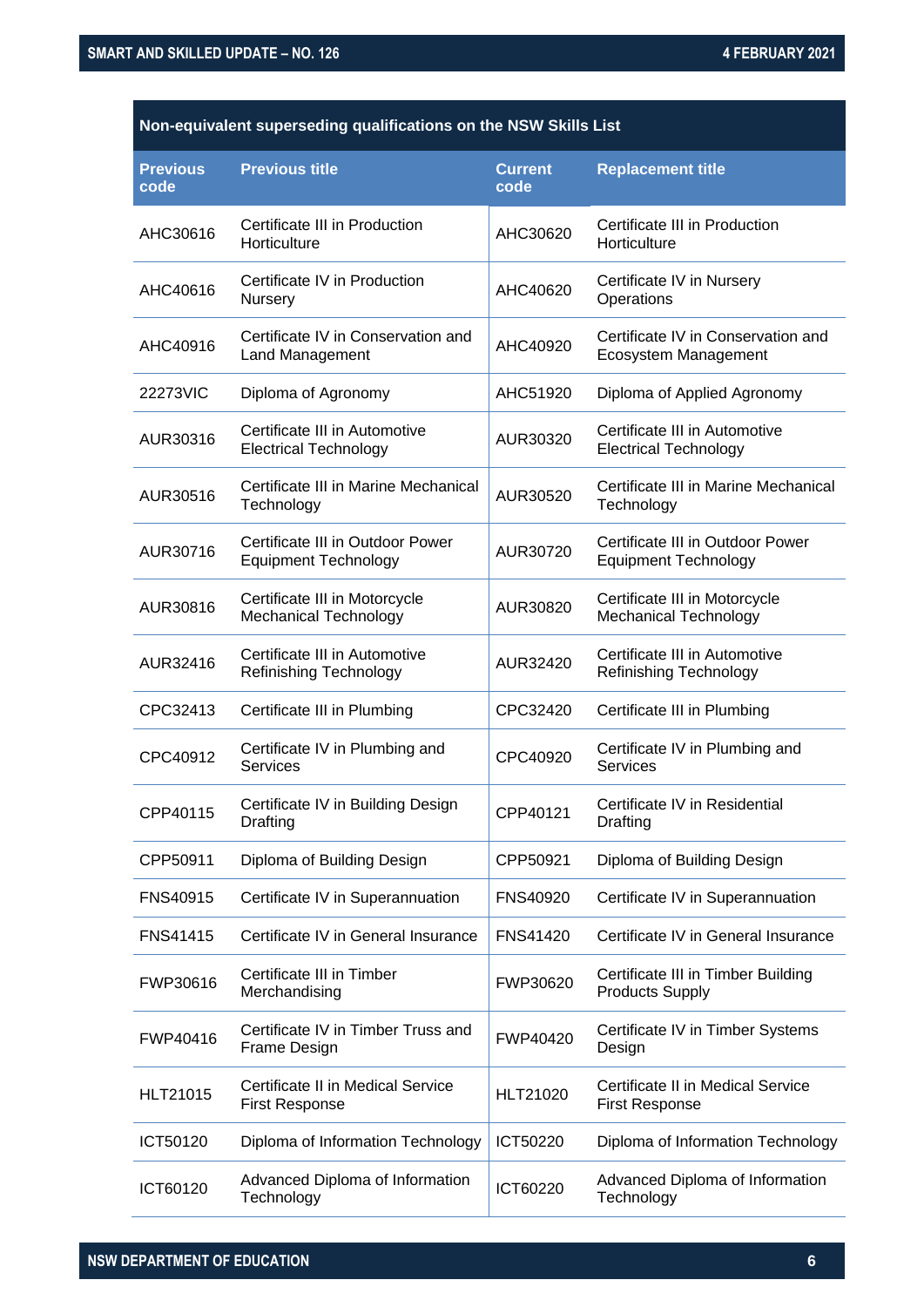#### **iii. Merged qualifications on the Skills List**

**Table 3** lists the superseding qualifications that merge two or more superseded qualifications.

The prices of the superseding qualifications in Table 3 will be reviewed prior to the start of the next Activity Period.

| Merged qualifications on the Skills List |                                                                  |                        |                                                             |
|------------------------------------------|------------------------------------------------------------------|------------------------|-------------------------------------------------------------|
| <b>Previous</b><br>code                  | <b>Previous title</b>                                            | <b>Current</b><br>code | <b>Replacement title</b>                                    |
| AHC31116                                 | Certificate III in Production Nursery                            | AHC31120               | Certificate III in Nursery                                  |
| AHC31216                                 | Certificate III in Retail Nursery                                |                        | Operations                                                  |
| AHC31416                                 | Certificate III in Conservation and<br><b>Land Management</b>    |                        |                                                             |
| AHC31616                                 | Certificate III in Lands, Parks and<br>Wildlife                  | AHC31420               | Certificate III in Conservation and<br>Ecosystem Management |
| AHC31716                                 | Certificate III in Natural Area<br>Restoration                   |                        |                                                             |
| AUR21216                                 | Certificate II in Automotive<br><b>Underbody Technology</b>      |                        |                                                             |
| AUR21416                                 | Certificate II in Automotive Cooling<br><b>System Technology</b> | AUR21220               | Certificate II in Automotive<br>Underbody Technology        |
| AUR21716                                 | Certificate II in Automotive Exhaust<br><b>System Technology</b> |                        |                                                             |
| AUR31216                                 | Certificate III in Mobile Plant<br>Technology                    |                        |                                                             |
| AUR31716                                 | Certificate III in Forklift Technology                           | AUR31220               | Certificate III in Mobile Plant<br>Technology               |
| AUR31916                                 | Certificate III in Elevating Work<br><b>Platform Technology</b>  |                        |                                                             |
| CPC30211                                 | Certificate III in Carpentry                                     |                        |                                                             |
| CPC31511                                 | Certificate III in<br>Formwork/Falsework                         | CPC30220               | Certificate III in Carpentry                                |
| CPC32011                                 | Certificate III in Carpentry and<br>Joinery                      |                        |                                                             |
| CPC31912                                 | Certificate III in Joinery                                       |                        |                                                             |
| CPC32211                                 | Certificate III in Joinery (Stairs)                              | CPC31920               | Certificate III in Joinery                                  |
| CPP40216                                 | Certificate IV in Surveying                                      |                        | Certificate IV in Surveying and                             |
| CPP40316                                 | Certificate IV in Spatial Information<br><b>Services</b>         | CPP41721               | <b>Spatial Information Services</b>                         |
| ICT10115                                 | Certificate I in Information, Digital<br>Media and Technology    | ICT20120               | Certificate II in Applied Digital                           |
| ICT20115                                 | Certificate II in Information, Digital<br>Media and Technology   |                        | Technologies                                                |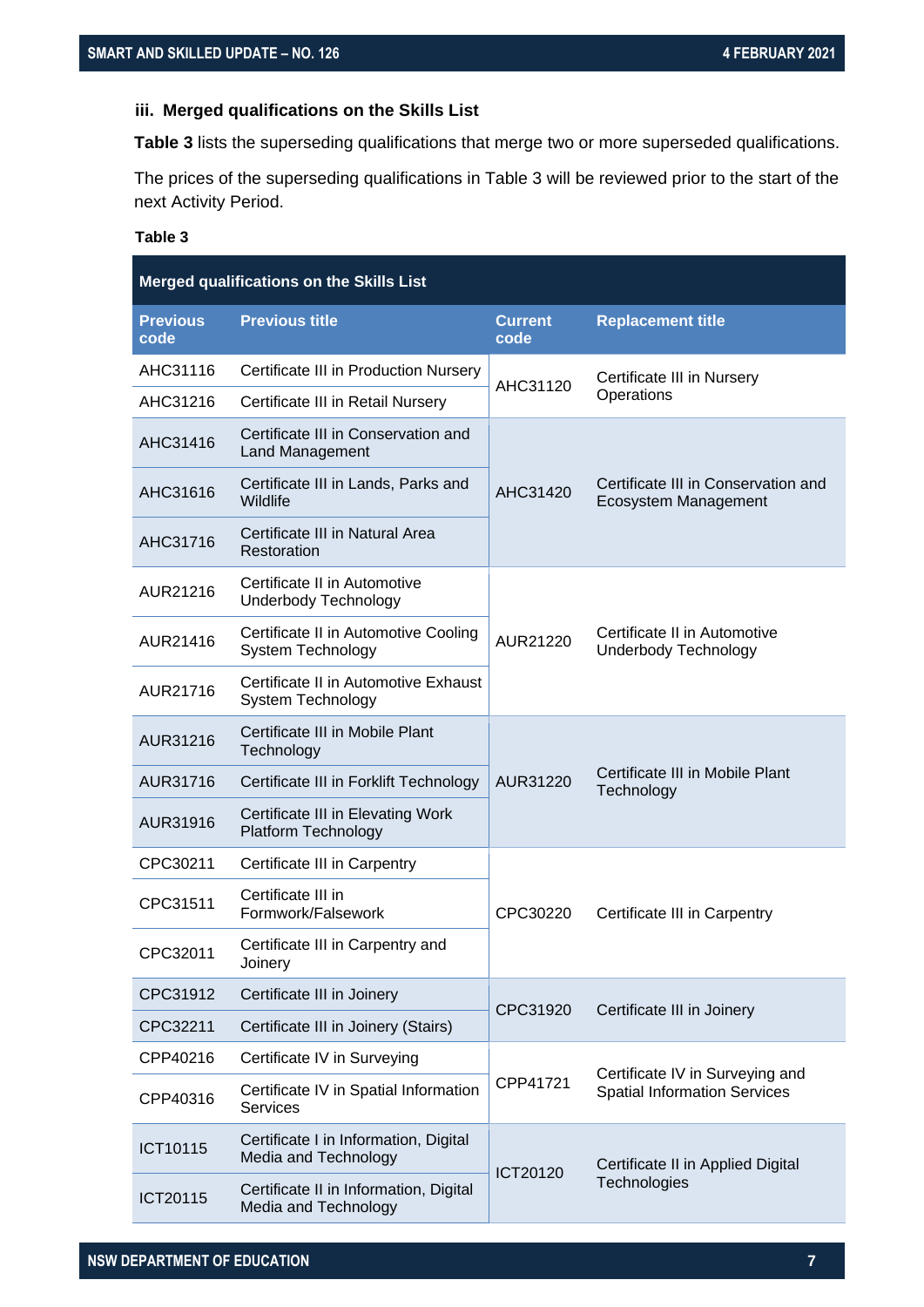| <b>Merged qualifications on the Skills List</b> |                                                     |                        |                                                |
|-------------------------------------------------|-----------------------------------------------------|------------------------|------------------------------------------------|
| <b>Previous</b><br>code                         | <b>Previous title</b>                               | <b>Current</b><br>code | <b>Replacement title</b>                       |
| NWP40515                                        | Certificate IV in Water Industry<br>Operations      | NWP40120               | Certificate IV in Water Industry<br>Operations |
| NWP40615                                        | Certificate IV in Water Industry<br>Treatment       |                        |                                                |
| RII40615                                        | Certificate IV in Civil Construction<br>Operations  |                        | Certificate IV in Civil Construction           |
| RII40715                                        | Certificate IV in Civil Construction<br>Supervision | RII40720               |                                                |
| TLI20119                                        | Certificate II in Logistics                         |                        |                                                |
| TLI20419                                        | Certificate II in Warehousing<br>Operations         | TLI20420               | Certificate II in Supply Chain<br>Operations   |

#### **iv. Split qualifications on the Skills List**

**Table 4** lists the superseding qualifications that have split from one superseded qualification.

The prices of the superseding qualifications in Table 4 will be reviewed prior to the start of the next Activity Period.

#### **Table 4**

| <b>Split qualifications on the Skills List</b> |                                                                        |                        |                                                         |
|------------------------------------------------|------------------------------------------------------------------------|------------------------|---------------------------------------------------------|
| <b>Previous code Previous title</b>            |                                                                        | <b>Current</b><br>code | <b>Replacement title</b>                                |
| FWP30916                                       | Certificate III in Timber Truss<br>and Frame Design and<br>Manufacture | FWP30920               | Certificate III in Timber Frame or<br>Truss Manufacture |
|                                                |                                                                        | FWP31220               | Certificate III in Timber Systems<br>Design             |

#### **v. Accredited courses on the Skills List**

**Table 5** lists the accredited course that replaces an expired accredited course on the Skills List.

| Replacement accredited courses on the NSW Skills List |                                 |                        |                                          |
|-------------------------------------------------------|---------------------------------|------------------------|------------------------------------------|
| <b>Previous</b><br>code                               | <b>Previous title</b>           | <b>Current</b><br>code | <b>Replacement title</b>                 |
| 22302VIC                                              | Certificate I in Work Education |                        | 22566VIC Certificate I in Work Education |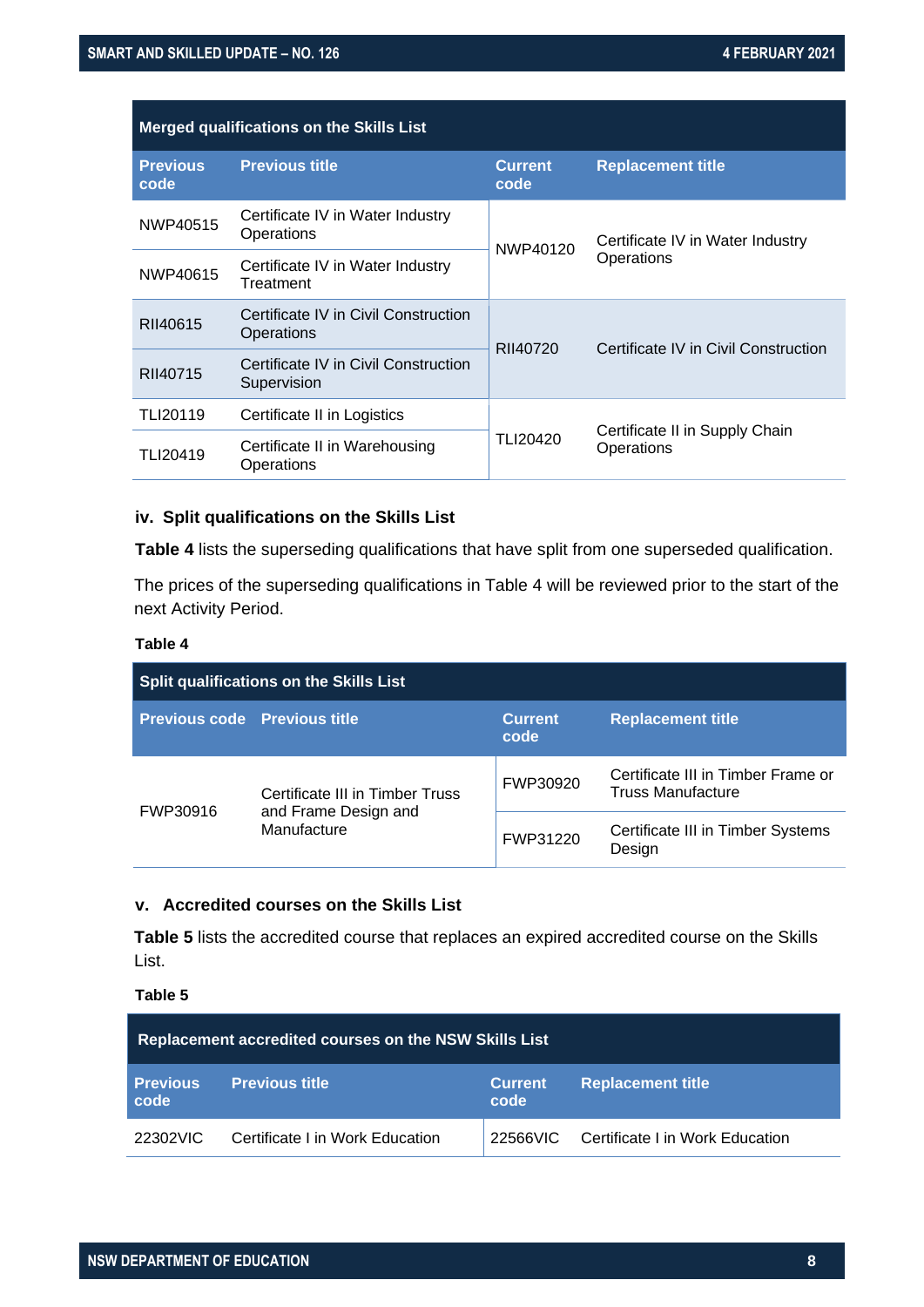#### **vi. Deleted qualifications on the Skills List**

**Table 6** lists those qualifications which have been deleted from their respective Training Package and removed from the Skills List as a result.

#### **Table 6**

| <b>Qualifications removed from the NSW Skills List</b> |                                                           |  |
|--------------------------------------------------------|-----------------------------------------------------------|--|
| <b>Qualification</b><br>code                           | <b>Qualification name</b>                                 |  |
| AUR21316                                               | Certificate II in Automotive Braking System Technology    |  |
| AUR21616                                               | Certificate II in Automotive Driveline System Technology  |  |
| AUR31616                                               | Certificate III in Automotive Drivetrain Technology       |  |
| AUR32016                                               | Certificate III in Automotive Alternative Fuel Technology |  |
| <b>FNS30515</b>                                        | Certificate III in General Insurance                      |  |
| <b>FNS30615</b>                                        | Certificate III in Insurance Broking                      |  |
| <b>FNS50615</b>                                        | Diploma of Financial Planning                             |  |
| FWP20616                                               | Certificate II in Timber Merchandising                    |  |
| FWP40316                                               | Certificate IV in Timber Truss and Frame Manufacture      |  |
| MAR50215                                               | Diploma of Maritime Operations (Marine Surveying)         |  |

#### <span id="page-8-0"></span>**b. VTO changes affecting the NSW Skills List**

Following updates to NSW VTOs, a number of superseding qualifications detailed in previous Smart and Skilled Updates can now be delivered **under traineeship pathways** under Smart and Skilled.

These qualifications are listed in **Table 7** below.

| . .<br>٠ |  |
|----------|--|
|----------|--|

| VTO changes affecting superseding qualifications from previous Smart and Skilled Updates |                                                          |                          |
|------------------------------------------------------------------------------------------|----------------------------------------------------------|--------------------------|
| <b>Qualification</b><br>code                                                             | <b>Qualification name</b>                                | <b>Available pathway</b> |
| FBP30920                                                                                 | Certificate III in Wine Industry Operations              | Traineeship              |
| MST30119                                                                                 | Certificate III in Clothing and Textile Production       | Traineeship              |
| MST30519                                                                                 | Certificate III in Leather Production                    | Traineeship              |
| MST30619                                                                                 | Certificate III in Laundry Operations                    | Traineeship              |
| MST30819                                                                                 | Certificate III in Applied Fashion Design and Technology | Traineeship              |
| MST30919                                                                                 | Certificate III in Dry Cleaning Operations               | Traineeship              |